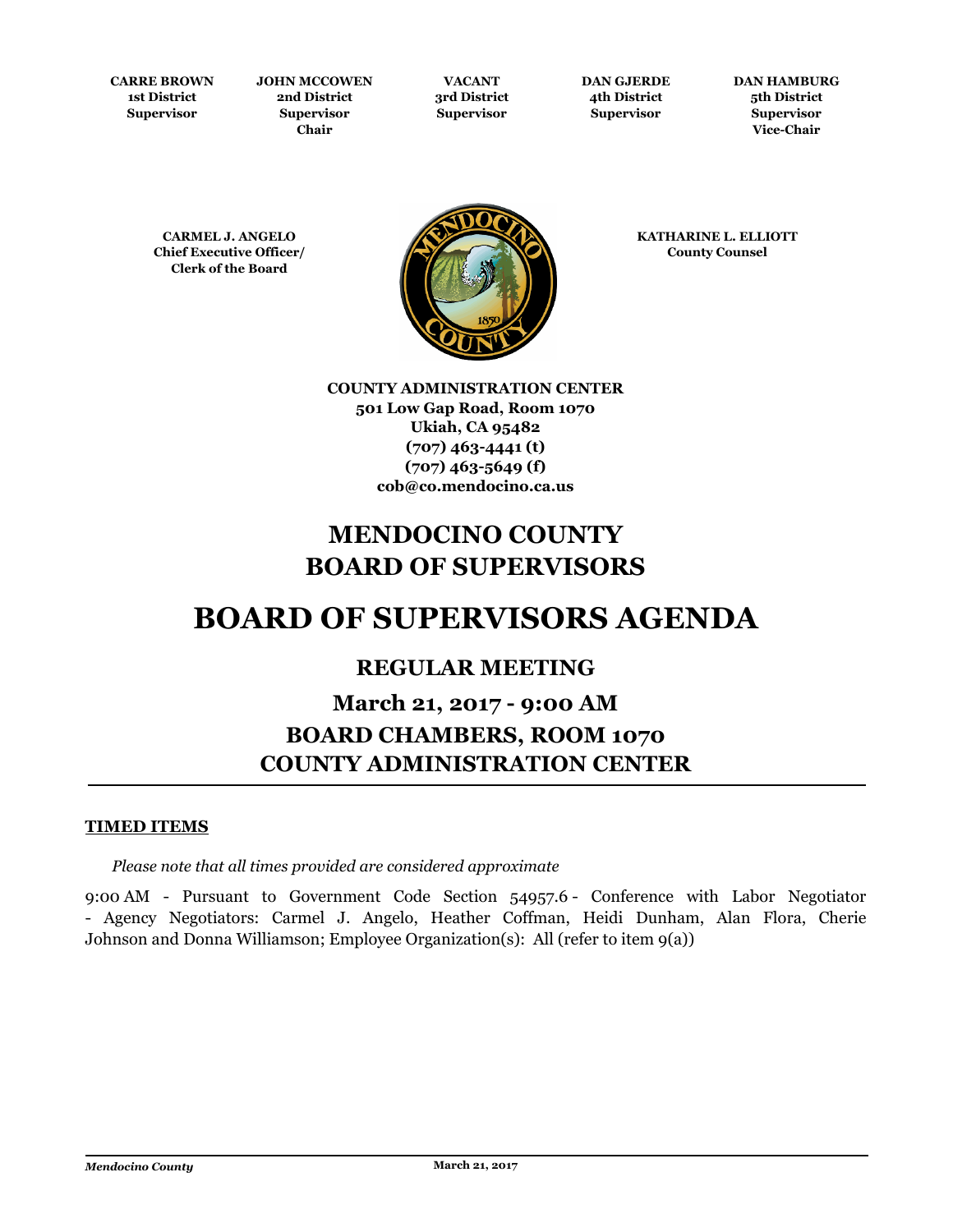Following the posting of the Agenda, all agenda item supporting documentation, including any material submitted to the Clerk after distribution of the Agenda packet, is available for public review through the Executive Office, 501 Low Gap Road, Room 1010, Ukiah, CA 95482 during regular business hours, 8:00 a.m. to 5:00 p.m., Monday through Friday.

Persons wishing to file documentation on any agenda item for the official record must submit ten (10) copies of each document to the Executive Office.

Members of the public are advised that all cell phones or electronic devices are to be silenced upon entering the Board Chambers.

# **1. OPEN SESSION (9:00 A.M.)**

#### **a) Roll Call**

# **b) Pledge of Allegiance**

# **2. PROCLAMATIONS**

*Items in this section are automatically adopted unless specifically pulled by a Supervisor. Proclamations may be presented or commented on as needed.*

# **3. PUBLIC EXPRESSION**

*Members of the public are welcome to address the Board on items not listed on the agenda, but within the jurisdiction of the Board of Supervisors. The Board is prohibited by law from taking action on matters not on the agenda, but may ask questions to clarify the speaker's comment. The Board limits testimony on matters not on the agenda to 3 minutes per person and not more than 10 minutes for a particular subject at the discretion of the Chair of the Board.*

*Individuals wishing to address the Board under Public Expression are welcome to do so throughout the meeting. To best facilitate these items, please review and complete the public comment/speaker form available at the back of the Boardroom and present to the Clerk. If you wish to submit written comments, please provide 10 copies to the Executive Office staff, located in the County Administration Center, Room 1010. All meetings are tape-recorded, so speakers are reminded to announce their names as they approach the podium.*

#### **4. CONSENT CALENDAR**

*The Consent Calendar is considered routine and non-controversial and will be acted upon by the Board at one time without discussion. Any Board member may request that any item be removed from the Consent Calendar for individual consideration.*

*See section at the end of this document for the full listing of Consent items.*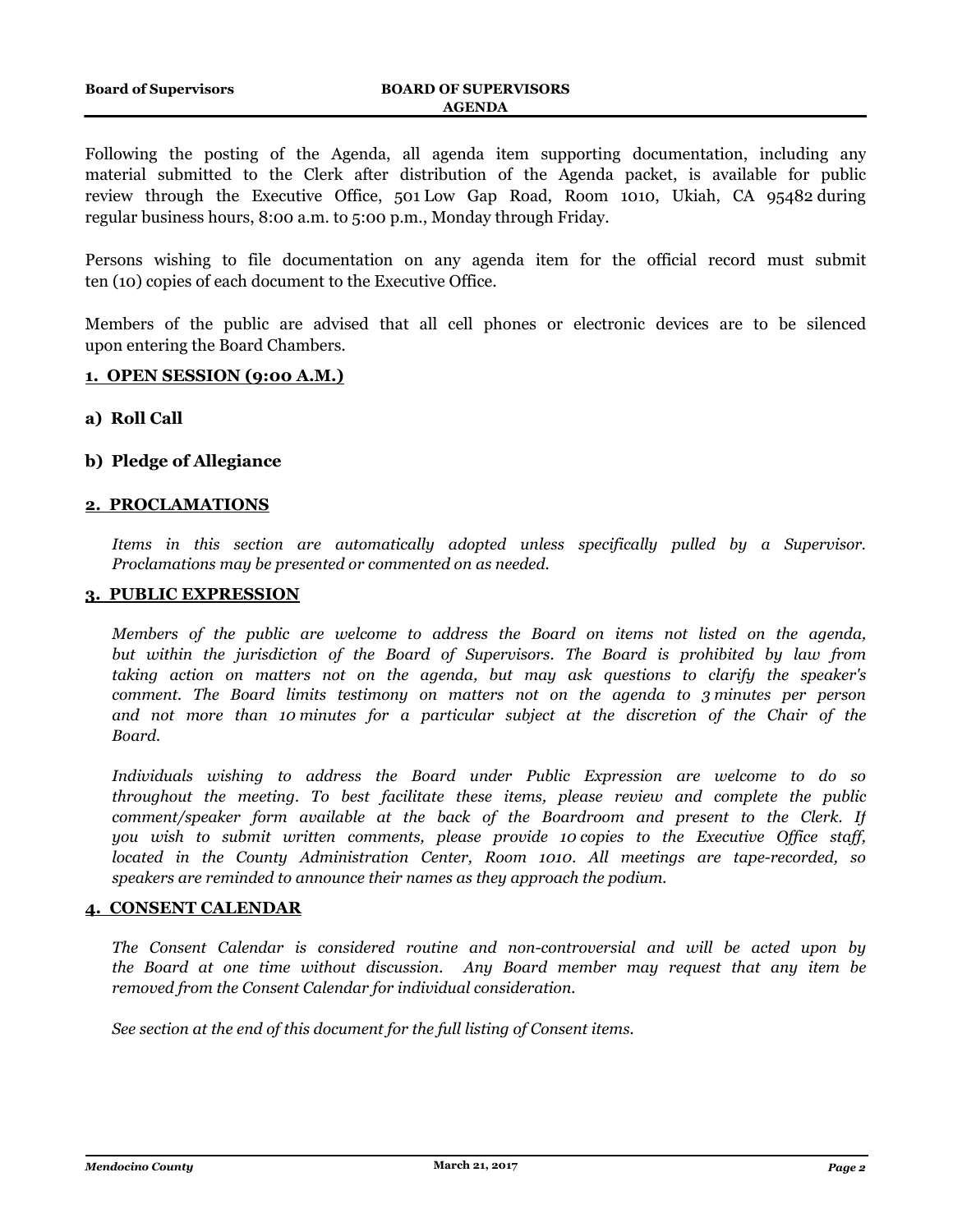#### **5. COUNTY EXECUTIVE OFFICE AND DEPARTMENTAL MATTERS**

**5a) Informational Update on the Status of the Mendocino Town Local Coastal Plan Amendment (LCPA) and Possible Direction or Consideration of Coastal Commission Comments Regarding the Submitted Mendocino Town LCPA** 

**(Sponsor: Planning and Building Services)**

# *Recommended Action:*

*Accept the Mendocino Town LCPA status report and, as necessary, direct Planning and Building Services to respond to Coastal Commission comments regarding the LCPA.*

**5b) Discussion and Possible Action Regarding Presentation of the Department of Planning and Building Services Development Activity Report for the Month of February, 2017 (Sponsor: Planning and Building Services)**

*Recommended Action:*

*Accept the Development Activity Report from Planning and Building Services for the month of February, 2017.*

[1.PBS Monthly Report Feb. 17](http://mendocino.legistar.com/gateway.aspx?M=F&ID=439d0627-cdb8-4c7e-862b-f43bfd1a4d61.rtf) *Attachments:*

[2.Monthly activity SQL report search criteria](http://mendocino.legistar.com/gateway.aspx?M=F&ID=c255d7de-12c6-461f-985d-54ba1e271051.docx)

[3.February 2017 Agendas](http://mendocino.legistar.com/gateway.aspx?M=F&ID=707097c1-b03b-47dd-b0be-2bfd5fc5d55a.pdf)

- **5c) Chief Executive Officer's Report (Sponsor: Executive Office) (http://www.co.mendocino.ca.us/administration/CEOReports.htm)**
- **5d) Discussion and Possible Action Including Review, Adoption, Amendment, Consideration or Ratification of Legislation Pursuant to the Adopted Legislative Platform(Sponsor: Executive Office)**

*Recommended Action: Provide direction to staff on matters of legislation.*

**5e) Discussion and Possible Action Related to an Update from the County's Community Choice Aggregation Energy Provider, Sonoma Clean Power (Sponsor: Supervisor Hamburg)**

*Recommended Action: Accept the presentation from Sonoma Clean Power.*

*Attachments:* [2017-03-21 SCP Presentation](http://mendocino.legistar.com/gateway.aspx?M=F&ID=15d2597e-d972-4474-a532-07fc6b15c52d.pptx)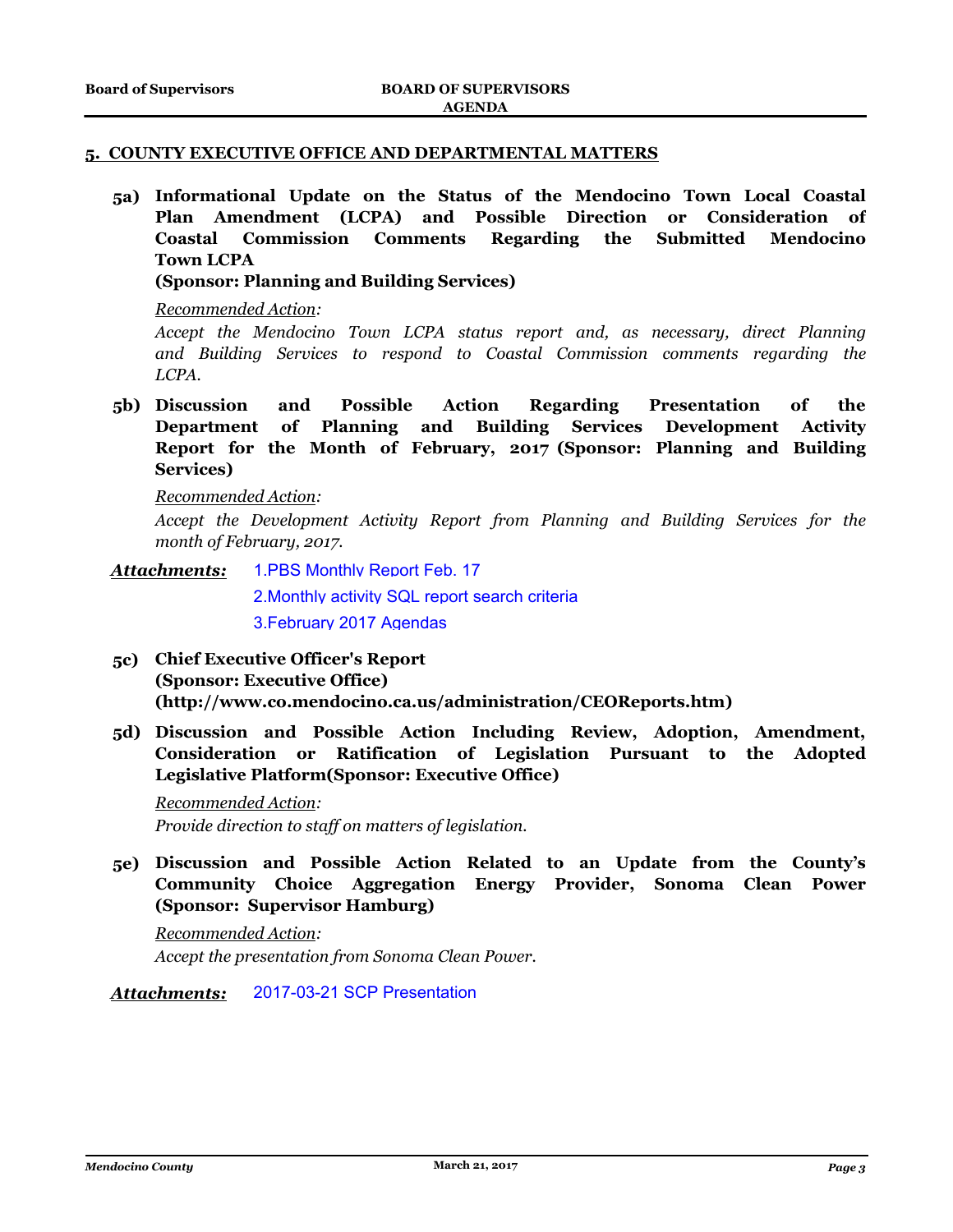**5f) Noticed Public Hearing - Discussion and Possible Action to (1) Adopt Resolution Adopting Amendments to the Mendocino County Policies and Procedures for Agricultural Preserves and Williamson Act Contracts Related to the Cultivation of Cannabis; (2) Adopt Resolution Adopting a Mitigated Negative Declaration and Mitigation Monitoring and Reporting Program for the Medical Cannabis Cultivation Regulation; and (3) Introduce and Waive First Reading of an Ordinance Adopting Chapter 10A.17 - Medical Cannabis Cultivation Ordinance and Chapter 20.242 - Medical Cannabis Cultivation Site (Sponsors: Agriculture, Planning and Building and County Counsel)**

# *Recommended Action:*

*Adopt Resolution adopting amendments to the Mendocino County Policies and Procedures for Agricultural Preserves and Williamson Act contracts related to the cultivation of cannabis; adopt Resolution adopting a Mitigated Negative Declaration and Mitigation Monitoring and Reporting Program for the Medical Cannabis Cultivation Regulation and authorize Chair to sign same; and further, introduce and waive first reading of an Ordinance adopting Chapter 10A.17 - Medical Cannabis Cultivation Ordinance and Chapter 20.242 - Medical Cannabis Cultivation Site.*

#### [0. Staff Memorandum re MCCR](http://mendocino.legistar.com/gateway.aspx?M=F&ID=d9f51beb-f0e0-494a-96f7-d7708146efb7.doc) *Attachments:*

- [1. Williamson Act Policies- Redline re Cannabis](http://mendocino.legistar.com/gateway.aspx?M=F&ID=dd9ce493-bed0-4a6d-866f-89187e3b11ef.pdf)
- [2. Resolution Adopting Williamson Act Policies and Procedures](http://mendocino.legistar.com/gateway.aspx?M=F&ID=13d04687-9b71-464d-9eb2-d80cd500a932.pdf)
- [3. MCCR Initial Study MND Redline](http://mendocino.legistar.com/gateway.aspx?M=F&ID=a65e620b-00d6-4c96-87d9-73fe48c6846a.pdf)
- [4. Resolution Adopting IS-MND 3.16.17](http://mendocino.legistar.com/gateway.aspx?M=F&ID=b67b3e69-2d05-4288-bd11-0be01adbf52e.pdf)
- [5. Chapter 10A.17 3.10.17 Redline](http://mendocino.legistar.com/gateway.aspx?M=F&ID=c5c35848-d667-4803-b515-8876e9b8dfc1.pdf)
- [6. Chapter 20.242 3.10.17 Redline](http://mendocino.legistar.com/gateway.aspx?M=F&ID=5e185d60-099b-478e-a56c-4c2803498b37.pdf)
- [7. Ordinance Adopting MCCR](http://mendocino.legistar.com/gateway.aspx?M=F&ID=ded6a1cd-3e6a-4842-b9b0-7de59675d77f.pdf)
- [8. Supplemental Staff Memorandum re MCCR](http://mendocino.legistar.com/gateway.aspx?M=F&ID=04dceaef-35cc-4a8a-a31b-4d7a80e5f1f2.pdf)
- [MCCR Ordinance Summary](http://mendocino.legistar.com/gateway.aspx?M=F&ID=f456cb98-013b-43ff-b1dd-eca0e75e0b34.docx)
- [Affidavit of Publication](http://mendocino.legistar.com/gateway.aspx?M=F&ID=c7042584-1d6f-4309-91a4-4e20840dd6a5.pdf)

[Public Comment Correspondence](http://mendocino.legistar.com/gateway.aspx?M=F&ID=f628978d-5eec-4b97-bef4-bda196d4ee58.pdf)

# **6. BOARD OF SUPERVISORS AND MISCELLANEOUS**

**6a) Supervisors' Reports Regarding Board Special Assignments, Standing and Ad Hoc Committee Meetings, and Other Items of General Interest (Sponsor: Board of Supervisors)**

# **7. BOARD OF DIRECTORS MATTERS**

*The Mendocino County Board of Supervisors meets concurrently as the Board of Directors of the: In-Home Supportive Services Public Authority Governing Board; Mendocino County Air Quality Management District; Mendocino County Public Facilities Corporation; and the Mendocino County Water Agency.*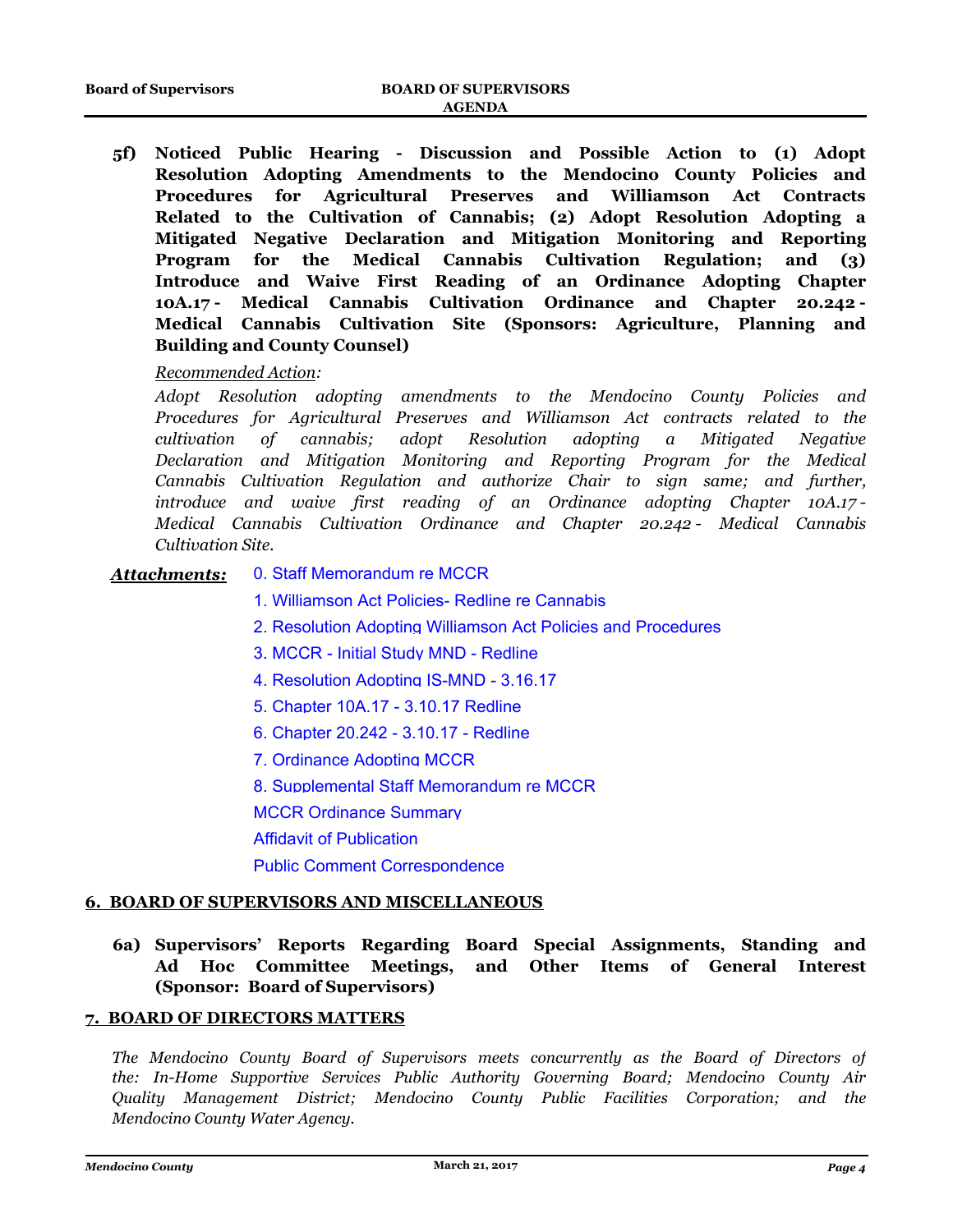# **8. MODIFICATIONS TO AGENDA**

*Items added to the agenda subsequent to agenda publication, up to 72 hours in advance of the meeting, pursuant to Government Code section 54954.*

# **9. CLOSED SESSION**

*Any public reports of action taken in the closed session will be made in accordance with Government Code sections 54957.1.*

9a) Pursuant to Government Code Section 54957.6 - Conference with Labor Negotiator - Agency Negotiators: Carmel J. Angelo, Heather Coffman, Heidi Dunham, Alan Flora, Cherie Johnson and Donna Williamson; Employee Organization(s): All

9b) Pursuant to Government Code Section 54956.8 - Acquisition and Sale of Real Property Interest(s), Physical Address: 125 E. Commercial Street - APN's 005-212-04, 005-212-05, 005-212-18; Parties: County of Mendocino: Carmel J. Angelo, Chief Executive Officer, Alan D. Flora, Assistant Chief Executive Officer and Janelle Rau, Deputy Chief Executive Officer, Negotiators for the County; Administrative Office of the Courts, Owner

# **10. COMMUNICATIONS RECEIVED AND FILED**

*Communications received and filed are retained by the Clerk throughout the Board proceedings. To review items described in this section, please contact the Executive Office staff in Room 1010.*

10a) State of California Department of Water Resources - Water Conditions in California Report 1, February 1, 2017. For more information, please contact Department of Water Resources, P.O. Box 942836, Sacramento, CA 94236.

10b) Department of California Highway Patrol - Health and Safety Code Section 251803.7 Report. For more information, please contact Sergeant Timothy Willock at (707) 923-2155.

10c) California Fish and Game Commission - Notice of Use of Dogs for Pursuit/Take of Mammals. For more information, please contact Ms. Valerie Termini at (916) 653-4899.

10d) State Water Resources Control Board - Notice of Application 31887 regarding Russian River Stream System. For more information, please contact Ms. Lisseth Anaya at (916) 322-9632.

10e) Cal OES - U.S. Small Business Administration Private Nonprofit Organizations Physical Disaster Declaration. For more information, please contact Ms. Karma Hackney at (916) 845-8149.

10f) Cal OES - Notice regarding U.S. Department of Agriculture Farm Service Agency Emergency Loan Program. For more information, please contact Ms. Karma Hackney at (916) 845-8149.

10g) California Fish and Game Commission - Notice of Proposed Emergency Action Incidental to Take of Tricolored Blackbird (Agelaius tricolor) During Candidacy Period. For more information, please contact Ms. Sheri Tiemann via email at fgc@fgc.ca.gov.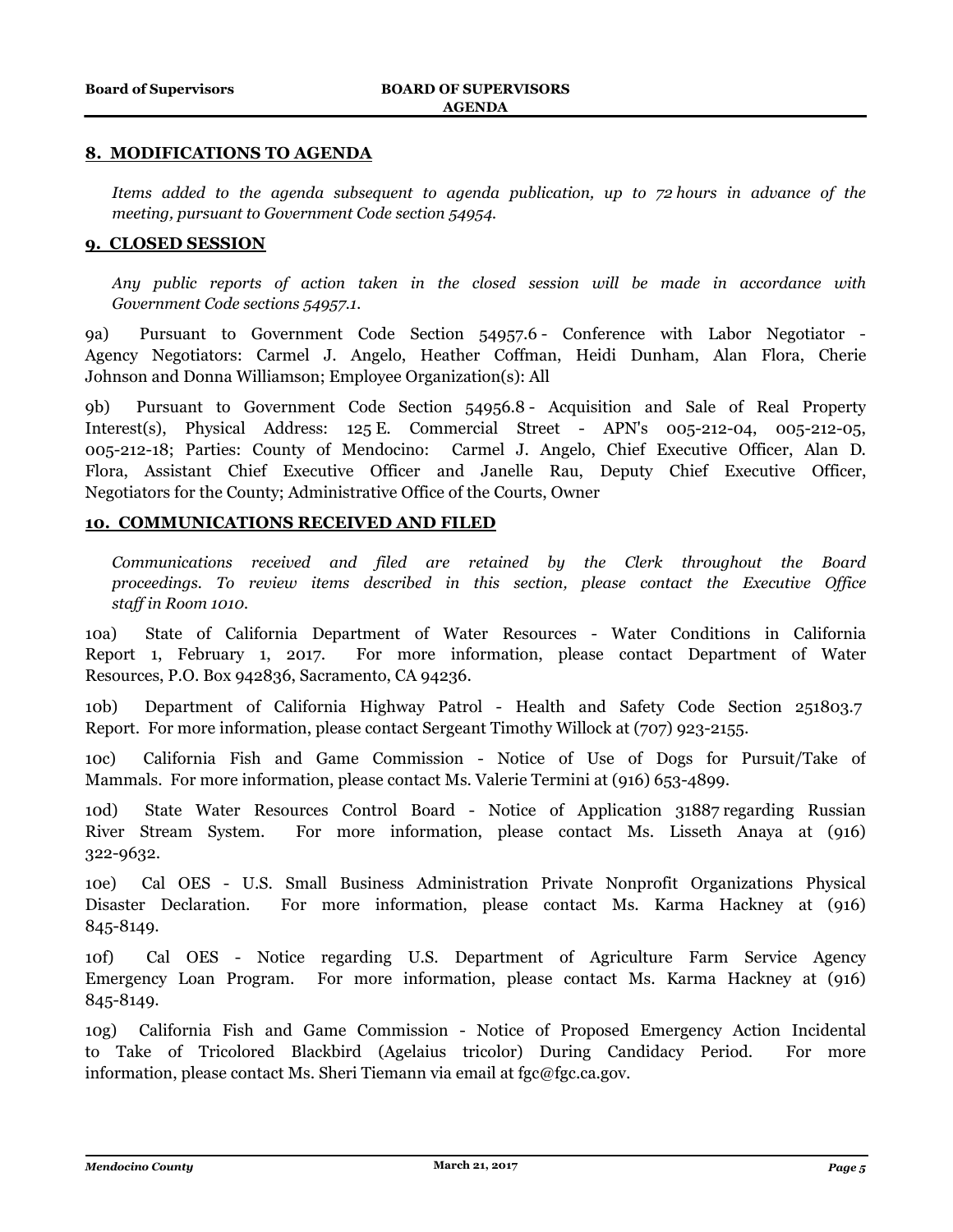# **4. CONSENT CALENDAR - CONTINUED**

*The Consent Calendar is considered routine and non-controversial and will be acted upon by the Board at one time without discussion. Any Board member may request that any item be removed from the Consent Calendar for individual consideration.*

ITEMS RECOMMENDED FOR DENIAL/REJECTION:

#### **CLAIMS AGAINST THE COUNTY**

# **4a) Claim of Hopland Band of Pomo Indians**

*Attachments:* [Notice of Claim - Hopland Band of Pomo Indians.pdf](http://mendocino.legistar.com/gateway.aspx?M=F&ID=32a62acb-dafd-4671-b961-a4eae24eaf99.pdf)

**4b) Claim of Therafields, Inc.**

*Attachments:* [Notice of Claim - Therafields, Inc.pdf](http://mendocino.legistar.com/gateway.aspx?M=F&ID=da7c3f1f-008c-4342-9cb8-8280cbd8a9af.pdf)

# **4c) Claim of Willits Online, LLC.**

*Attachments:* [Claim of Willits Online.pdf](http://mendocino.legistar.com/gateway.aspx?M=F&ID=037a92a2-d8f2-4e19-945e-3906f606b6ec.pdf)

**4d) Claim of Corey O'Connor**

*Attachments:* [Claim of Corey O'Connor.pdf](http://mendocino.legistar.com/gateway.aspx?M=F&ID=4db97c6d-ea22-4321-a719-5c6642208ee1.pdf)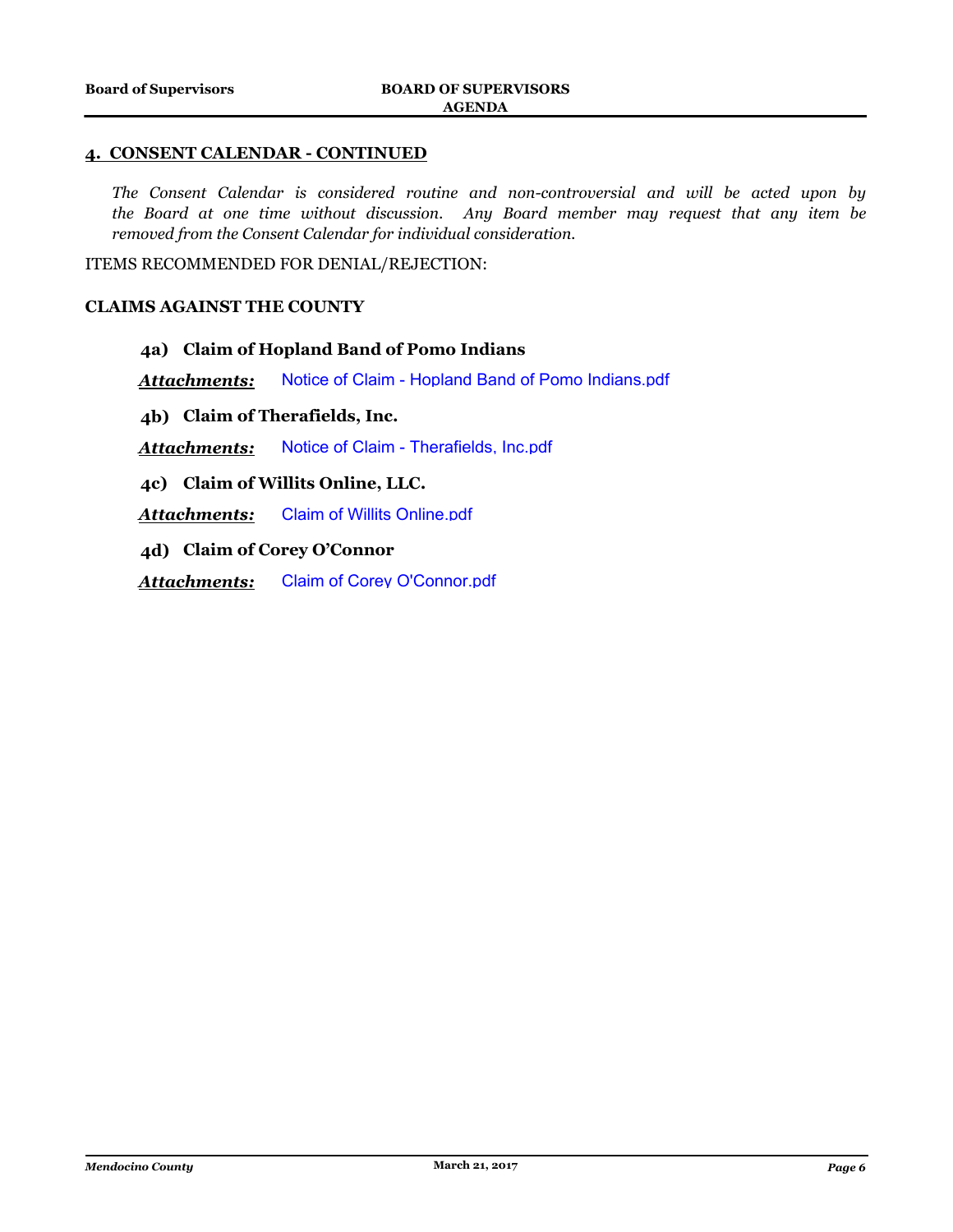#### ITEMS RECOMMENDED FOR APPROVAL:

# **EXECUTIVE OFFICE**

**4e) Approval of Amendment to Agreement 15-056 with Thomson Reuters/Aumentum in the Amount of \$83,240 for the Acquisition of County-Wide Property Tax Software System - Addition of the Cannabis Related Tax and Licensing Collection Program; Authorize the Chief Executive Officer or her/his designee to Execute any and all Documents in Relation to the Transaction; and Authorize the Chief Executive Officer or her/his designee to Sign Any Future Amendments to the Agreement That Do Not Alter the Fiscal Aspect of the Thomson Reuters/Aumentum Master Agreement for Licensed Software, Hardware, and Services**

# *Recommended Action:*

*Approve Amendment to Agreement 15-056 with Thomson Reuters/Aumentum in the Amount of \$83,240, for a new total Agreement amount of \$1,787,669, for the acquisition of County-wide property tax software system - addition of the cannabis related tax and licensing collection program; authorize the Chief Executive Officer or her/his designee to execute any and all documents in relation to the transaction; and authorize the Chief Executive Officer or her/his designee to sign any future amendments to the Agreement that do not alter the fiscal aspect of the Thomson Reuters/Aumentum Master Agreement for licensed software, hardware, and services.*

#### *Attachments:* [Agreement](http://mendocino.legistar.com/gateway.aspx?M=F&ID=fc5ca2b1-c3fb-40e8-ad0e-4ed01269b62b.pdf)

**4f) Approval of Amendment to Board of Supervisors Agreement 15-105 with LACO Associates, Extending the Expiration Date from December 31, 2016 to June 30, 2017, for Completion of Reporting Related to Investigative and Remedial Work at Former Underground Storage Tanks (UST) for the 2016 Reporting Year**

# *Recommended Action:*

*Approve Amendment to Board of Supervisors Agreement 15-105 with LACO Associates extending the expiration date from December 31, 2016 to June 30, 2017, allowing LACO Associates to finish preparing reports related to investigative and remedial work at former Underground Storage Tanks (UST) for the 2016 reporting year; and authorize Chair to sign same.*

*Attachments:* [LACO amendment 3.3.17.pdf](http://mendocino.legistar.com/gateway.aspx?M=F&ID=85bdb90c-562c-44bf-8943-c4511d656468.pdf)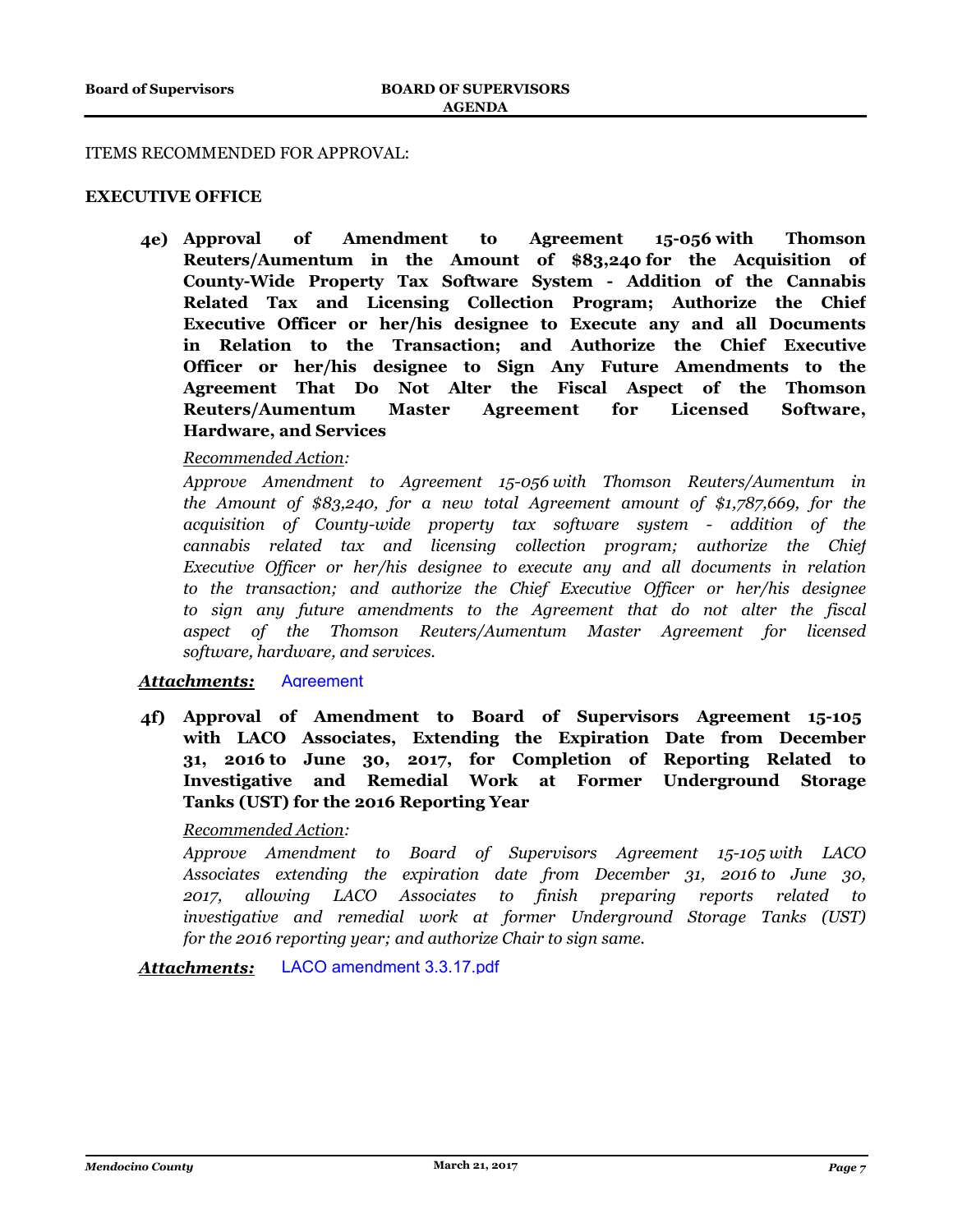#### **AIR QUALITY MANAGEMENT DISTRICT**

*The Mendocino County Board of Supervisors meets concurrently as the Board of Directors of the: In-Home Supportive Services Public Authority Governing Board; Mendocino County Air Quality Management District; Mendocino County Public Facilities Corporation; and the Mendocino County Water Agency.*

**4g) Authorization for the Air Quality Management District to Participate in the State Carl Moyer Program and Acceptance of State Program Funds in the Amount of \$245,569; Authorization to Follow the Requirements of the State Program for Fiscal Year 2016-17 (Funding Year 19); and Authorization for the Air Pollution Control Officer to Sign and Submit the Application to the California Air Resources Board**

# *Recommended Action:*

*Authorize the Air Quality Management District to participate in the state Carl Moyer Program and accept state program funds in the amount of \$245,569; authorize the District to follow the requirements of the state program for fiscal year 2016-17 (funding year 19); and authorize the Air Pollution Control Officer to sign and submit the application to the California Air Resources Board.*

[Agenda 17-01-CMP-Year-19-2016-17-Memo](http://mendocino.legistar.com/gateway.aspx?M=F&ID=6f855003-fbf4-4c5e-b23a-03bfa36419d7.docx) [Year 19 CMP District Application](http://mendocino.legistar.com/gateway.aspx?M=F&ID=bf643910-749e-4a9f-86a8-498dd4ae6936.doc) *Attachments:*

# **COUNTY COUNSEL**

**4h) Adoption of Resolution Authorizing the Consolidation of Election of the Governing Board of the Anderson Valley Unified School District with the General Election to be Held in November During Even-Numbered Years**

*Recommended Action:*

*Adopt Resolution authorizing the consolidation of election of the Governing Board of the Anderson Valley Unified School District with the General Election to be held in November during even-numbered years; and authorize Chair to sign same.*

[SD Resolution 2017-009](http://mendocino.legistar.com/gateway.aspx?M=F&ID=1df8f8e8-a567-4874-83b0-4a416d7142dd.pdf) [Impact Report - Anderson Valley](http://mendocino.legistar.com/gateway.aspx?M=F&ID=21c81b9e-9efc-4d4e-bd20-4fa052cededa.pdf) *Attachments:*

> [Notice Letter](http://mendocino.legistar.com/gateway.aspx?M=F&ID=6eacceeb-5e3b-4d48-aaa2-8a66f419a92e.pdf) [BOS Resolution](http://mendocino.legistar.com/gateway.aspx?M=F&ID=3d157486-68ed-4022-9167-f8ee789778f2.docx)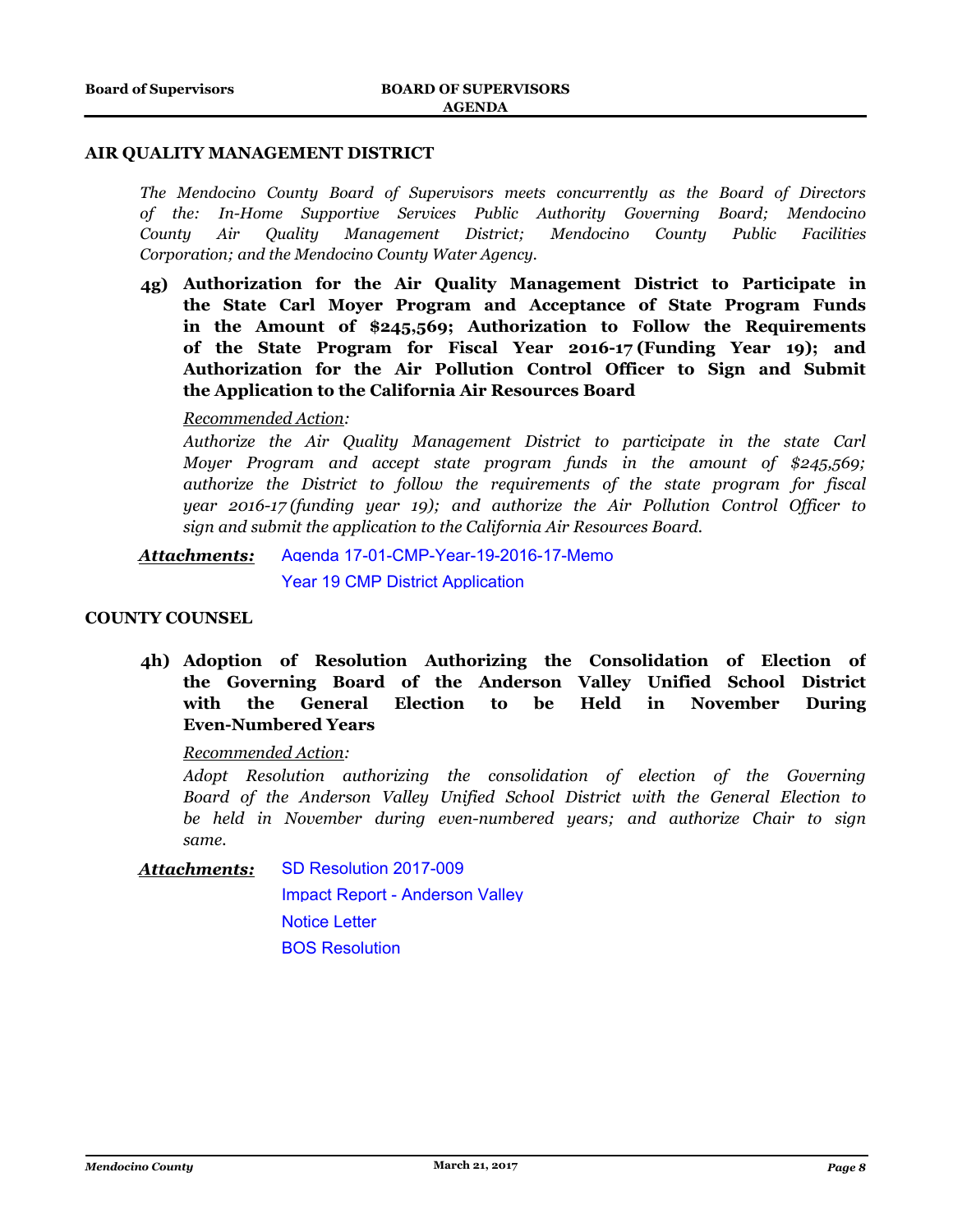**4i) Adoption of Resolution Authorizing the Consolidation of Election of the Governing Board of the Round Valley Unified School District with the General Election to be Held in November During Even-Numbered Years**

#### *Recommended Action:*

*Adopt Resolution authorizing the consolidation of election of the Governing Board of the Round Valley Unified School District with the General Election to be held in November during even-numbered years; and authorize Chair to sign same.*

- [SD Resolution 17-001](http://mendocino.legistar.com/gateway.aspx?M=F&ID=5c942dd0-2f0d-4687-8b6e-dcf85e0bef30.pdf) [Impact Report - Round Valley](http://mendocino.legistar.com/gateway.aspx?M=F&ID=97026256-ac9b-47f6-9d6d-23d1f9b6a75c.pdf) [Notice Letter](http://mendocino.legistar.com/gateway.aspx?M=F&ID=3f63363e-0475-4750-a895-5475c65907e4.pdf) [BOS Resolution](http://mendocino.legistar.com/gateway.aspx?M=F&ID=983d9e06-8182-40fa-95dc-2160a2a557cb.docx) *Attachments:*
- **4j) Adoption of Resolution Authorizing the Consolidation of Election of the Governing Board of the Point Arena Joint Union High School District with the General Election to be Held in November During Even-Numbered Years**

*Recommended Action:*

*Adopt Resolution authorizing the consolidation of election of the Governing Board of the Point Arena Joint Union High School District with the General Election to be held in November during even-numbered years; and authorize Chair to sign same.*

[SD Resolution PA-17-4303](http://mendocino.legistar.com/gateway.aspx?M=F&ID=e123a6b1-0c6d-4798-92e4-f6709ddbb4d9.pdf) [Impact Report - Point Arena](http://mendocino.legistar.com/gateway.aspx?M=F&ID=2641752f-eaa3-46cb-94af-d95ecb0c48d0.pdf) *Attachments:*

[Notice Letter](http://mendocino.legistar.com/gateway.aspx?M=F&ID=e535a10c-6b6c-4dae-b468-db4499d6d8da.pdf)

[BOS Resolution](http://mendocino.legistar.com/gateway.aspx?M=F&ID=595db731-897b-41a2-a061-cad3088b9285.docx)

**4k) Adoption of Resolution Authorizing the Consolidation of Election of the Governing Board of the Arena Union Elementary School District with the General Election to be Held in November During Even-Numbered Years**

*Recommended Action:*

*Adopt Resolution authorizing the consolidation of election of the Governing Board of the Arena Union Elementary School District with the General Election to be held in November during even-numbered years; and authorize Chair to sign same.*

[SD Resolution AR-17-4100](http://mendocino.legistar.com/gateway.aspx?M=F&ID=3b610552-3306-410d-844d-a9a04c1640b8.pdf) *Attachments:*

> [Impact Report - Arena Union](http://mendocino.legistar.com/gateway.aspx?M=F&ID=8d9556ec-9d40-44d7-9559-a5b09b53738e.pdf) [Notice Letter](http://mendocino.legistar.com/gateway.aspx?M=F&ID=29c64f99-f13f-45b0-991e-ff10108a51f1.pdf) [BOS Resolution](http://mendocino.legistar.com/gateway.aspx?M=F&ID=3e9654de-b81a-41b4-97d8-42a4c86cf9b2.docx)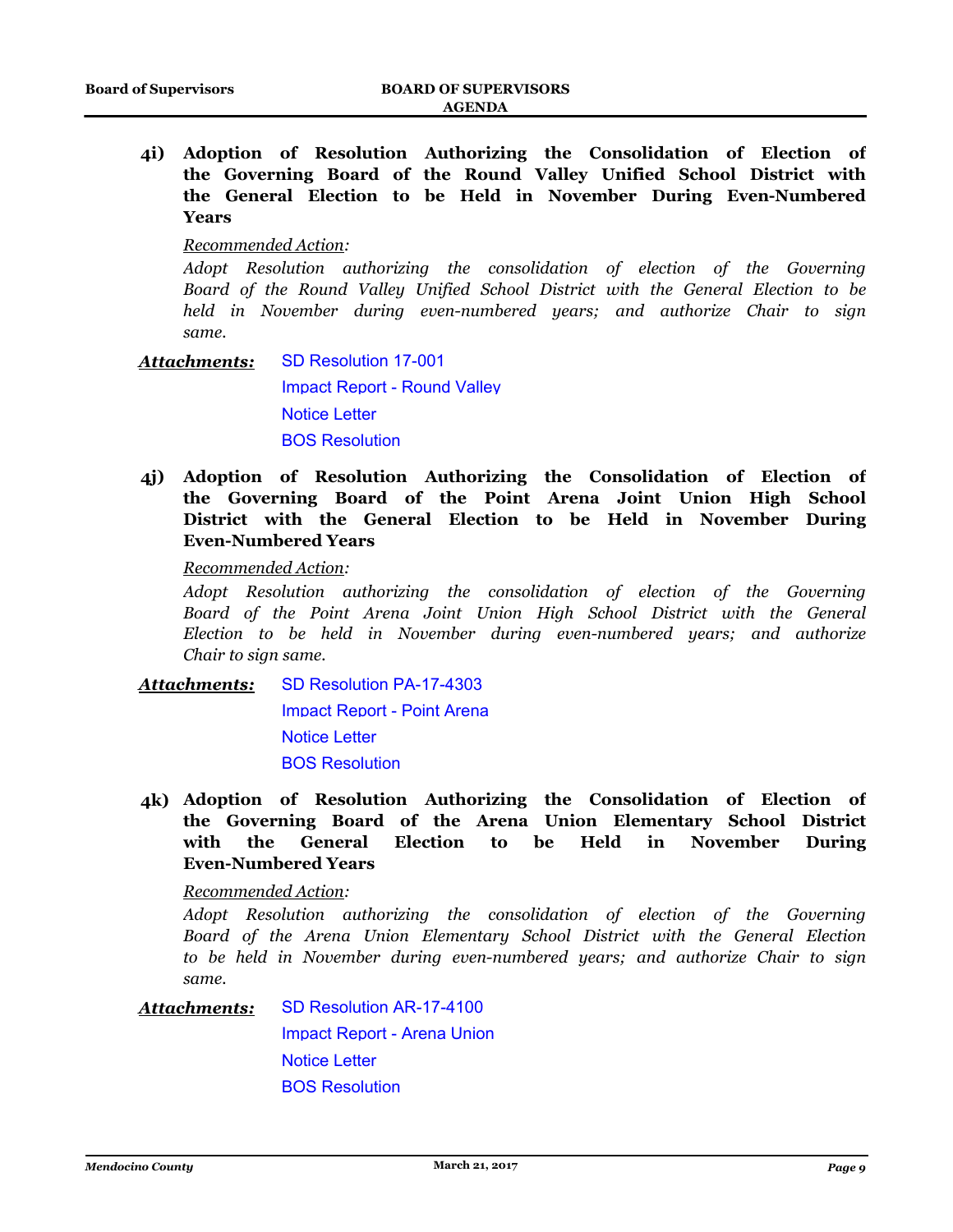# **HEALTH AND HUMAN SERVICES AGENCY**

**4l) Approval of Amendment to Agreement No. 16-095 with Family Resource Center (FRC) Network of Mendocino County in the Amount of \$155,818 to Provide Programs for Child Abuse Prevention and Intervention in Fiscal Year 2016-17**

#### *Recommended Action:*

*Approve amendment to Agreement No. 16-095 with Family Resource Center Network of Mendocino County in the amount of \$155,818 to provide programs for child abuse prevention and intervention in FY 16-17; authorize the Health and Human Services Agency Director/Chief Operations Officer to sign any future amendments that do not affect the annual maximum amount; and authorize Chair to sign same.*

**Attachments:** Family Resource Center Network of Mendocino County Amendme

**4m) Approval of Agreement with Redwood Community Services, Inc. (RCS) in the Amount of \$255,360 to Continue Implementation of CAM'S PLACE, a Residentially Based Services Pilot Demonstration Project, for the term of December 1, 2016 through June 30, 2017**

*Recommended Action:*

*Approve Agreement with Redwood Children's Services, Inc. in the amount of \$255,360 to continue implementation of CAM'S PLACE, a residentially based services pilot demonstration project for the term of December 1, 2016 through June 30, 2017; authorize Health and Human Services Agency Director or designee to sign future amendments to the Agreement that do not affect the annual maximum amount; and authorize Chair to sign same.*

*Attachments:* [Redwood Community Services \(RBS\), \\$255,360, 16-17, FCS.docx](http://mendocino.legistar.com/gateway.aspx?M=F&ID=246a1e30-5074-47b1-b545-91464503b37f.docx)

**4n) Approval of Agreement with Community Development Commission of Mendocino County (CDC) in the Amount of \$86,000 to Provide Oversight for Coordinated Entry Services for Mendocino County for Fiscal Year 2016-17**

*Recommended Action:*

*Approve Agreement with CDC in the amount of \$86,000 to provide oversight for Coordinated Entry Services for Mendocino County for Fiscal Year 2016-17; authorize the Health and Human Services Agency Director to sign any future amendments to the Agreement that do not affect the annual maximum amount; and authorize Chair to sign same.*

**Attachments:** Community Development Commission of Mendocino County, \$86,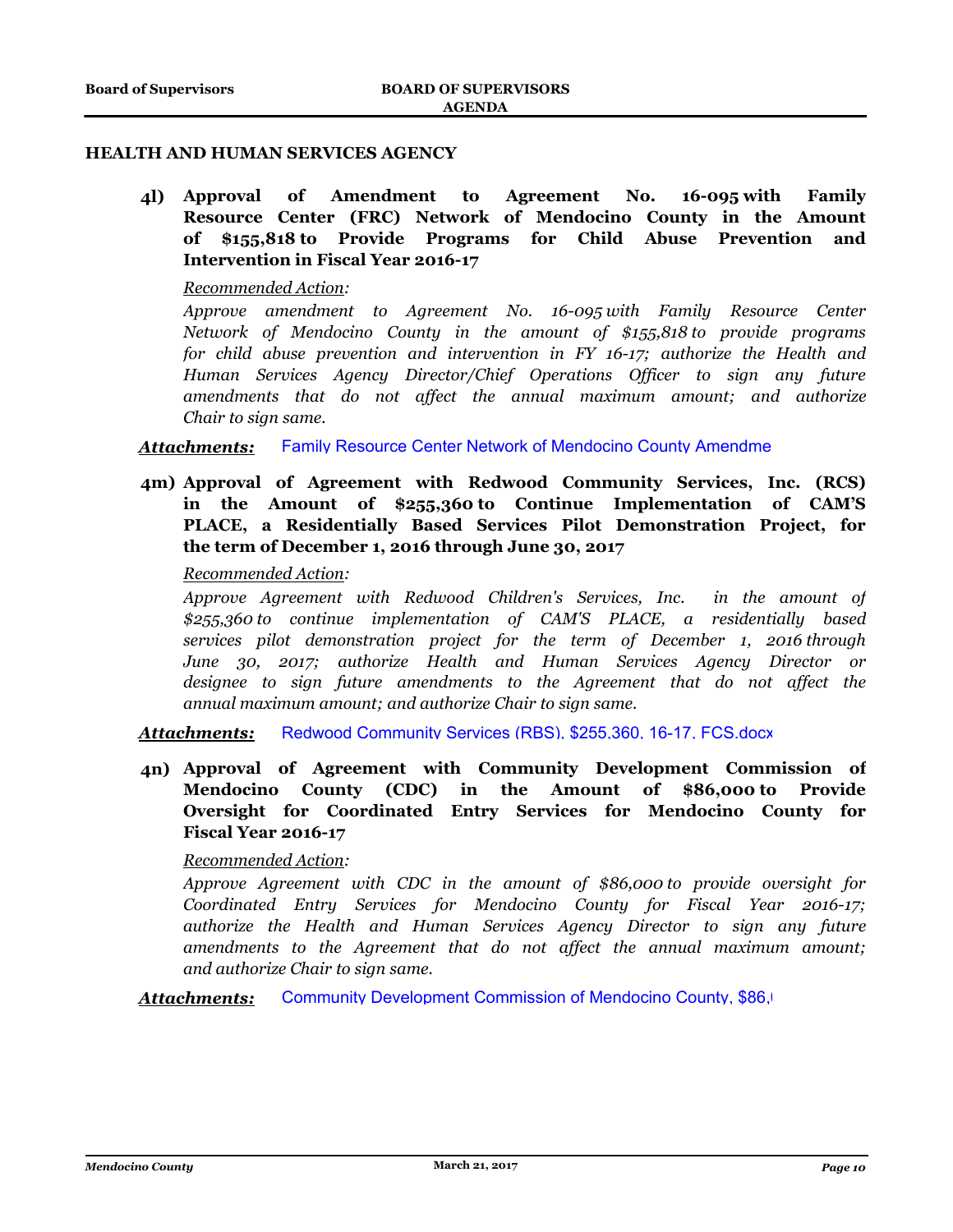# **MUSEUM**

**4o) Approval of Agreement with ACdR Conservation LLC in the Amount of \$170,000 for Conservation Consultation and Treatment Services for the Term of March 10, 2017 through June 30, 2018**

# *Recommended Action:*

*Approve Agreement with ACdR Conservation LLC in the amount of \$170,000 for conservation consultation and treatment services for the term of March 10, 2017 through June 30, 2018; and authorize Chair to sign same.*

# *Attachments:* [Agreement](http://mendocino.legistar.com/gateway.aspx?M=F&ID=7817e7c0-4014-4843-9a2d-f8dd6a3e40e4.pdf)

# **SHERIFF-CORONER**

**4p) Approval of Exemption to the Mendocino County Sheriff-Coroner Office from Mendocino County Code 6.0 "Business Licenses and Regulations" and Ordinance No. 4200, Which Requires All Persons Who are Transacting and Carrying on Business in the Unincorporated Territory of Mendocino County to Obtain a Mendocino County Business License**

# *Recommended Action:*

*Approve exemption to the Mendocino County Sheriff-Coroner office from Mendocino County Code 6.0 "Business Licenses and Regulations" and Ordinance No. 4200 which requires all persons who are transacting and carrying on business in the unincorporated territory of Mendocino County to obtain a Mendocino County Business License.*

# **ADJOURNMENT**